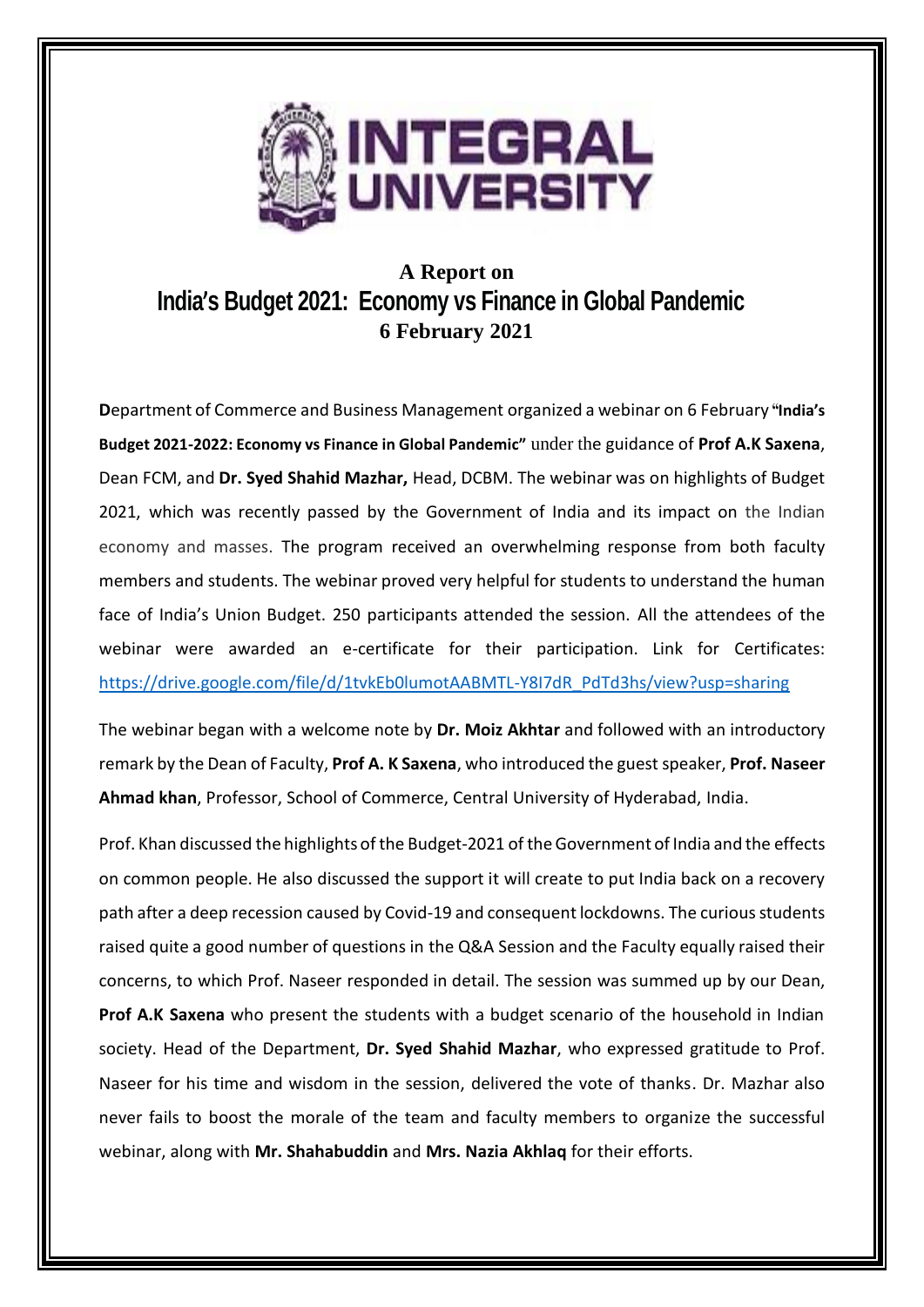## **Visuals from the Webinar**